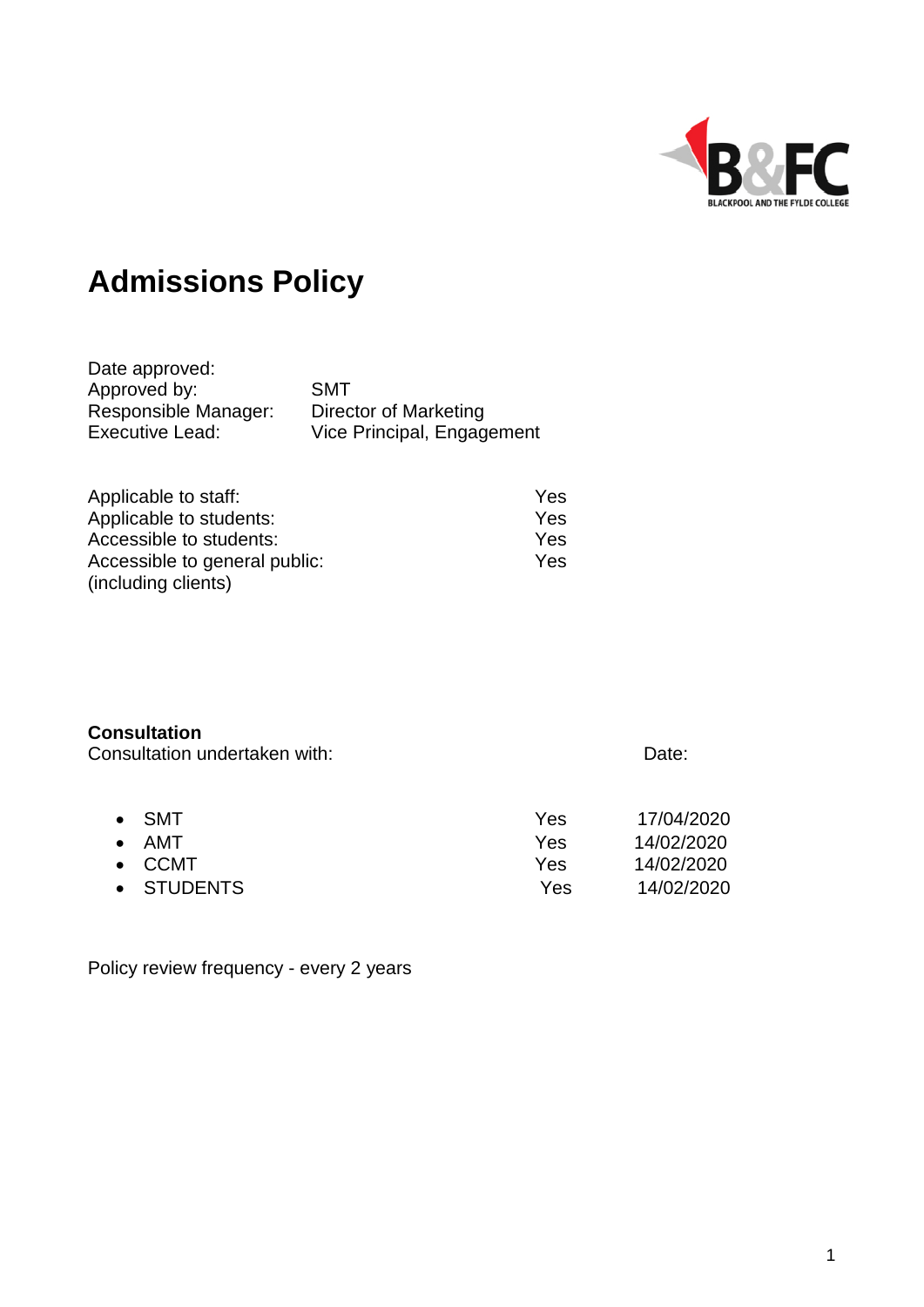### **Contents**

- 1. Scope and purpose of the policy
- 2. Policy statement
- 3. Accountability
- 4. Student involvement
- 5. Linked policies
- 6. Linked procedures
- 7. Equality Impact Assessment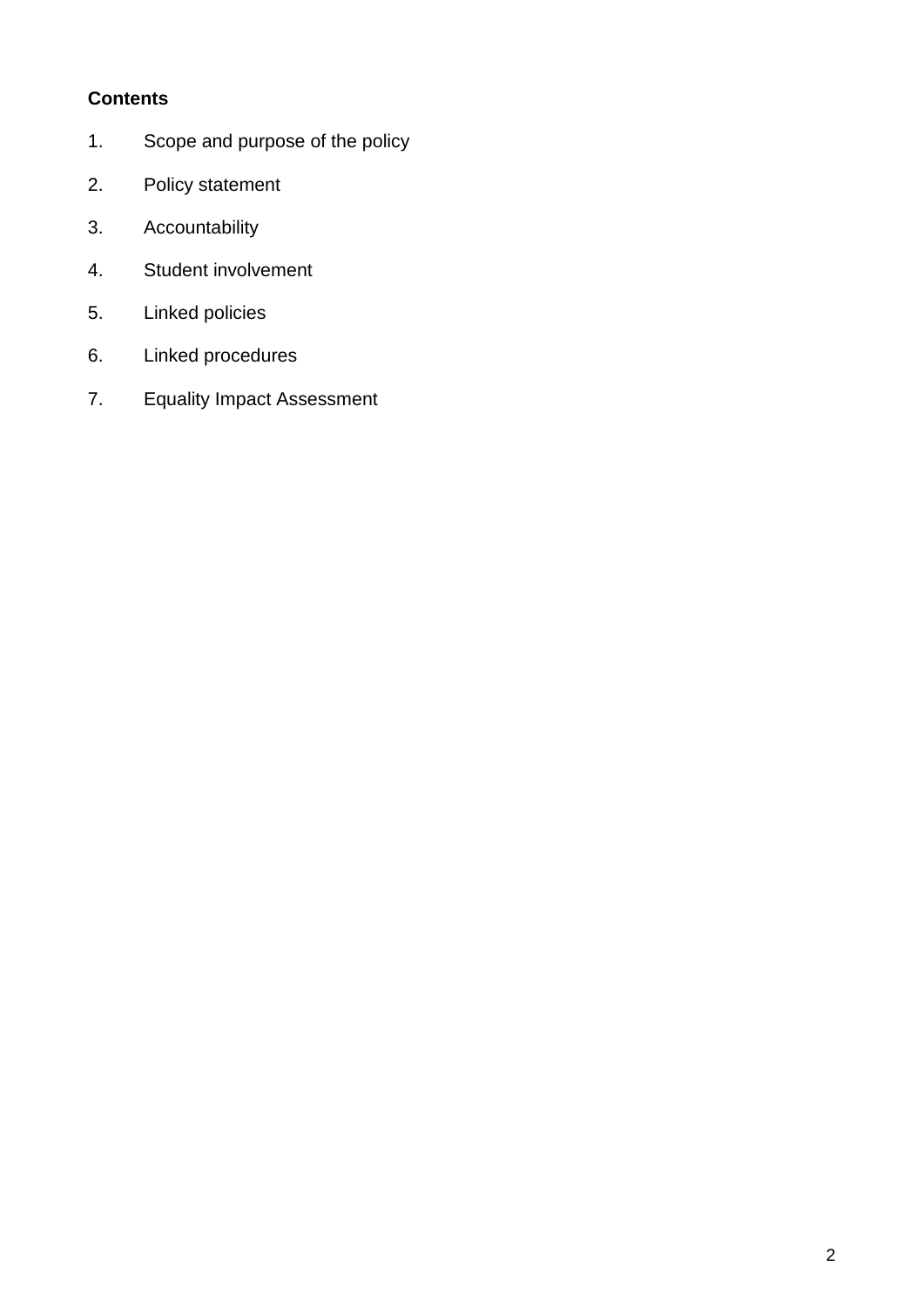#### **1. Scope and purpose of policy**

This policy applies to all applications made by prospective students in respect of our full and part time further education courses, higher education courses and apprenticeships including applications made to any of the brands which are part of the Blackpool and The Fylde College (B&FC) family such as Fleetwood Nautical Campus and Lancashire Energy HQ.

The purpose of this policy is to ensure that all prospective students are considered for courses, apprenticeships or traineeships on a consistent basis and are able to access appropriate advice and guidance.

#### **2. Policy statement**

Blackpool and The Fylde College encourages and welcomes applications from all prospective students. It celebrates and values the diversity of its students and recognises that B&FC will benefit from attracting and retaining students from a wide range of backgrounds, helping them realise their goals and aspirations.

B&FC is committed to providing a professional admissions service in order to promote fair and equal access to all prospective students who have the potential to benefit from and contribute to the College.

B&FC will provide impartial information, advice and guidance to enable enquirers and applicants to:

- make appropriate choices in line with their previous experience, qualifications and career aspirations including relevant work/life experience and knowledge.
- understand the opportunities for progression.

This policy complies with relevant consumer, equality and diversity legislations affecting the admission of students and takes account of best practice, including the UK Quality Code for Higher Education, Competition and Markets Authority legislation, Education and Skills Funding Agency, Institute for Apprenticeships & Technical Education, UK Visas and Immigration, B&FC's Financial Regulations, Policies and Procedures, Office for Students requirements and UCAS' good practice resources.

In some circumstances, Appropriateness of Study, Safeguarding or the Home Office and UK Visas and Immigration policies may take precedence.

#### **3. Accountability**

The Director of Marketing will update the policy as required and monitor its use within the College via embedded admissions processes which include checking decisions on applications and conducting a thorough annual review.

The Head of Student Support and Wellbeing is responsible for notifying the Director of Marketing with any equality and diversity legislative changes affecting this policy.

The Head of Management Information and Funding is responsible for notifying the Director of Marketing of any changes to funding guidelines that could affect this policy.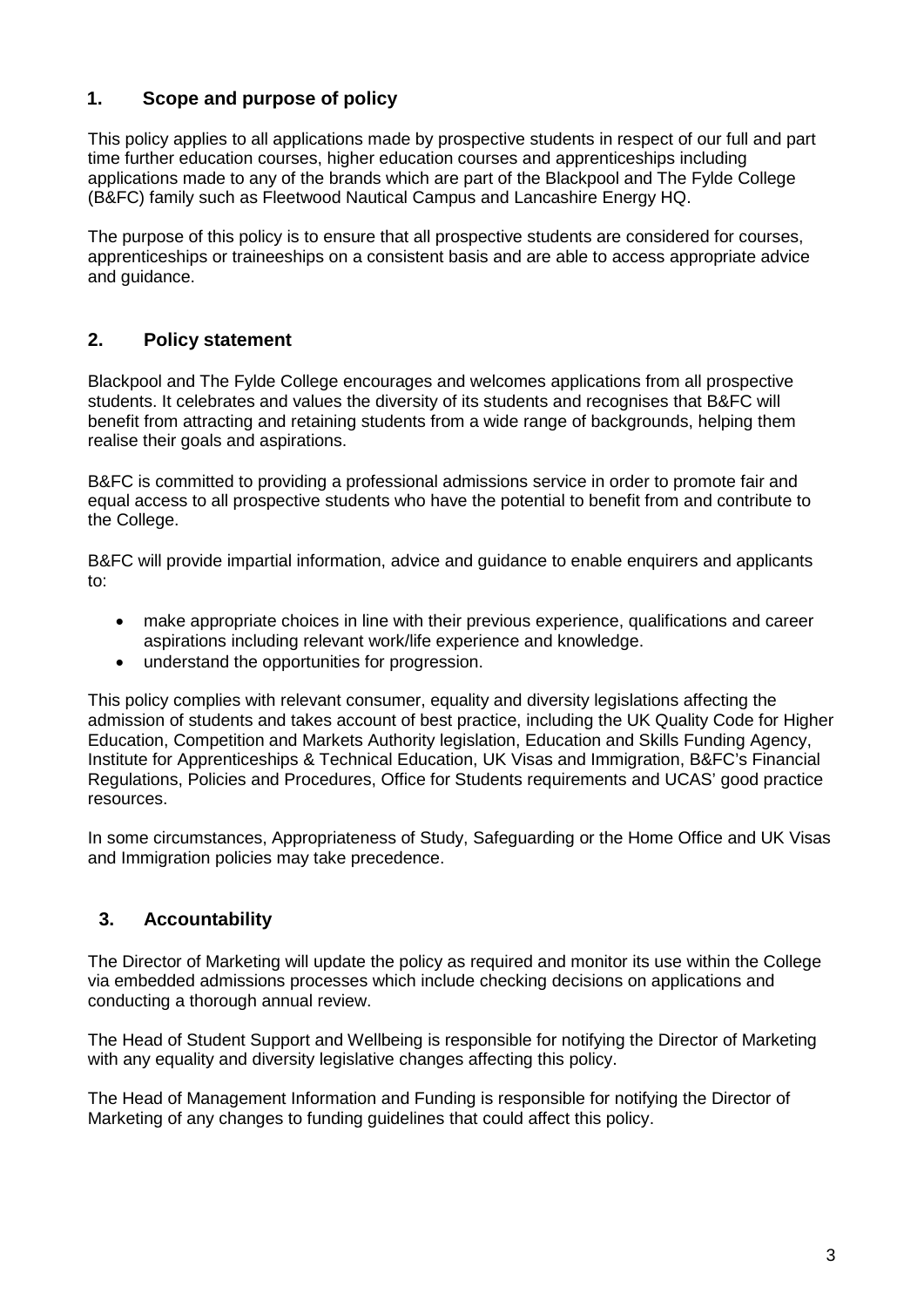#### **4. Student Involvement**

Student input is essential in understanding the customer experience and must be used by both curriculum and support areas to inform and improve the admissions process.

#### **5. Linked policies**

Safeguarding Students Policy Appropriateness of Study Policy Home Office and UK Visas and Immigration Tier 4 Policy

#### **6. Linked procedures**

Appropriateness of Study Procedure Admissions Appeals Procedure HE Admissions Procedure FE and Apprenticeships/Traineeships Admissions Procedure